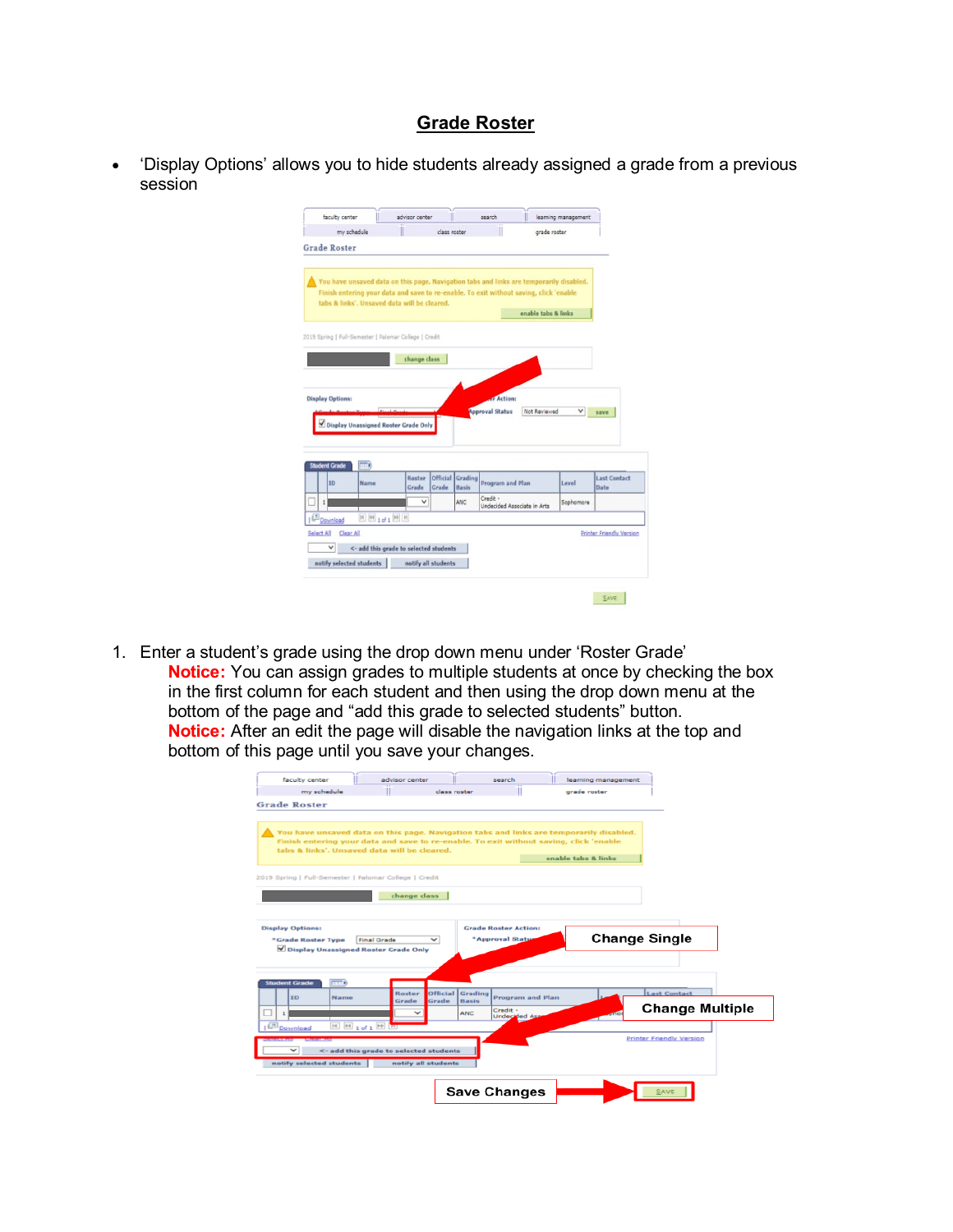**Important!** When you enter an FW grade, you must enter a 'Last Contact Date'. This date must be between the second and last day of class.

|   | <b>Student Grade</b> | <b>EHD</b>                        |                      |       |       |                                          |                |                             |
|---|----------------------|-----------------------------------|----------------------|-------|-------|------------------------------------------|----------------|-----------------------------|
|   | IID                  | Name                              | Grade                | Grade | Basis | Roster Official Grading Program and Plan |                | <b>Last Contact</b><br>Date |
| ◡ |                      |                                   | $\vee$<br><b>IFW</b> |       | ANC   | Credit -<br>Mechanical Engineering       | Fre<br><b></b> | n                           |
|   | Download             | $\boxed{H}$ (4 1 of 1 $\boxed{H}$ |                      |       |       |                                          |                |                             |

**Important!** When you enter an I (Incomplete) grade, you must submit an Incomplete Grade Form [\(linked here\)](https://www2.palomar.edu/pages/evaluationsandrecords/files/2015/06/Incompleteform.pdf) with the student's consent to the Records Office.

2. Save your changes by clicking the 'Save' button at the bottom of the page  $\frac{1}{2}$